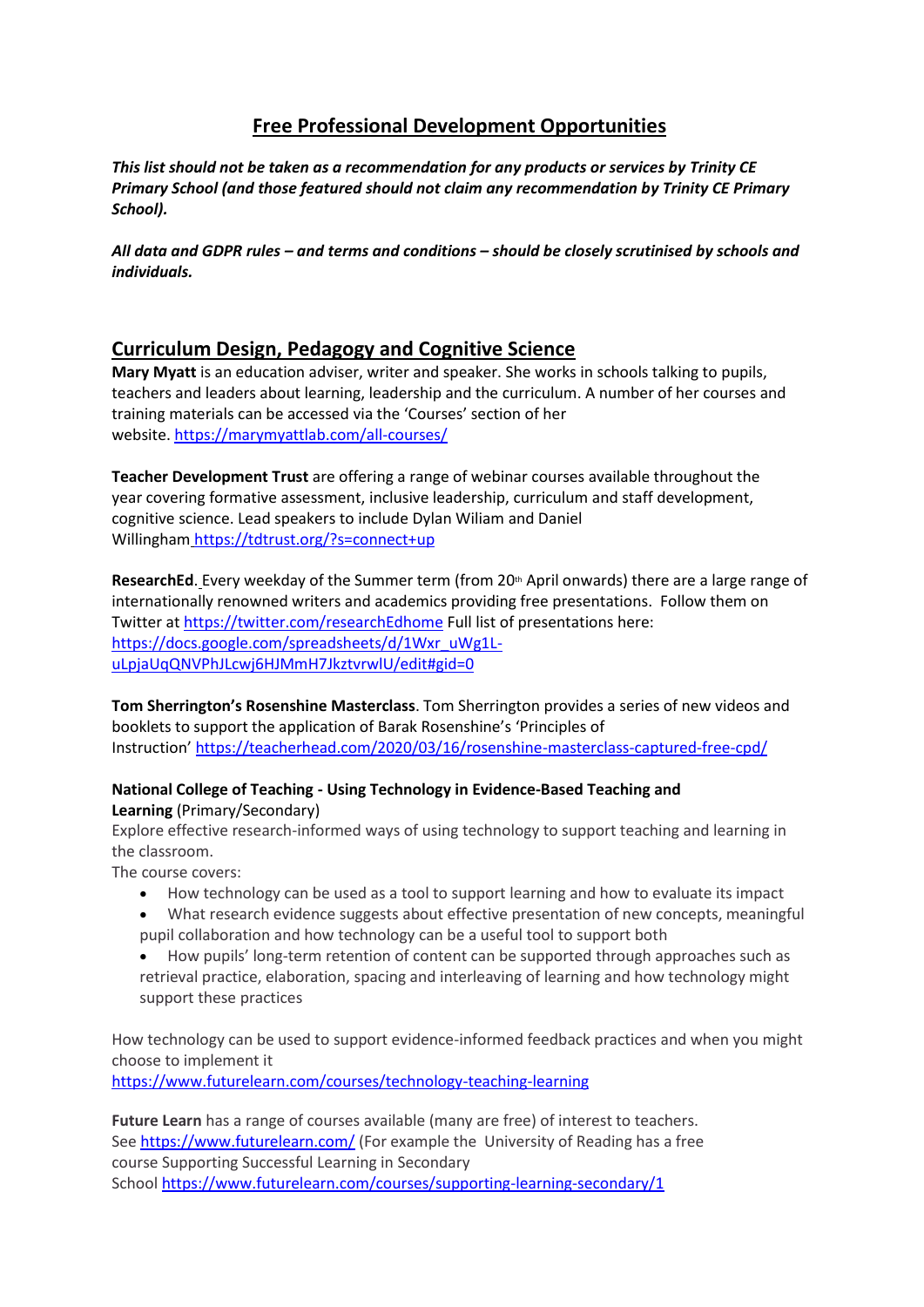**Seneca - Cognitive Science for Teachers** (Primary/Secondary) Seneca has a range of CPD opportunities for teacher. Full list is at <https://www.senecalearning.com/blog/free-cpd-courses-for-teachers/>

Of particular interest may be 'Cognitive Science for Teachers – Seneca Certified Educator (Parts 1 and 2)'. This covers the research basis of the latest Ofsted framework and enables teachers to understand how the objective of 'knowing more and remembering more' fits in with day to day practice, curriculum design and learning theory. [www.app.senecalearning.com.](http://www.app.senecalearning.com/)

### **SEND**

**University of Derby. 'Understanding Autism, Asperger's and ADHD'**. This free short online course will encourage you to challenge your own definitions and perceptions of autism and ADHD. You will get an opportunity to examine several key themes around both autism and ADHD in order to obtain skills to help people with these conditions (TAs, Teachers, NQTs) [https://www.derby.ac.uk/short](https://www.derby.ac.uk/short-courses-cpd/online/free-courses/understanding-autism-aspergers-and-adhd/)[courses-cpd/online/free-courses/understanding-autism-aspergers-and-adhd/](https://www.derby.ac.uk/short-courses-cpd/online/free-courses/understanding-autism-aspergers-and-adhd/)

**Dyslexia Scotland** are offering the first of 3 free modules (2 to be released in June) called 'Introduction to Dyslexia and Inclusive Practice'. It was developed in response to Recommendations 1 and 2 of the 2014 Education Scotland Review Making Sense of Dyslexia. (TAs, Teachers, NQTs) <https://www.dyslexiascotland.org.uk/news/free-open-university-module-1-now-live>

**Creative Education** run a range of courses including this one: 'Meet the Mental Health needs of pupils with SEND'. [https://elearning.creativeeducation.co.uk/courses/meeting-the-mental-health](https://elearning.creativeeducation.co.uk/courses/meeting-the-mental-health-needs-of-pupils-with-send/)[needs-of-pupils-with-send/](https://elearning.creativeeducation.co.uk/courses/meeting-the-mental-health-needs-of-pupils-with-send/)

## **Teaching Assistants**

Babcock have a range of free online training opportunities available specifically for Teaching Assistants.

<https://t.co/KDCxKUB685?amp=1>

#### **Online Course Providers(These providers cover a range of curriculum subjects. Many are free and offer certification.)**

**University of Chester** are offering 6 weeks of online training via Microsoft Teams. Covers a range of subjects. Webinars available via playback. [https://www.eventbrite.co.uk/o/faculty-of-education](https://www.eventbrite.co.uk/o/faculty-of-education-and-childrens-services-30067575962)[and-childrens-services-30067575962](https://www.eventbrite.co.uk/o/faculty-of-education-and-childrens-services-30067575962)

**Creative Education** have a wide catelogue of courses covering a range of subjects, including courses for governors. <https://elearning.creativeeducation.co.uk/available-courses/>

**The PTI** have made all their Summer courses free for all teachers. Cover a range of subjects**.** <https://www.ptieducation.org/>

**Open University** have a wide variety of online courses that can be freely accessed. Cover a wide range of subjects. See 'Education and Development' at the full catalogue of free courses here <https://www.open.edu/openlearn/free-courses/full-catalogue>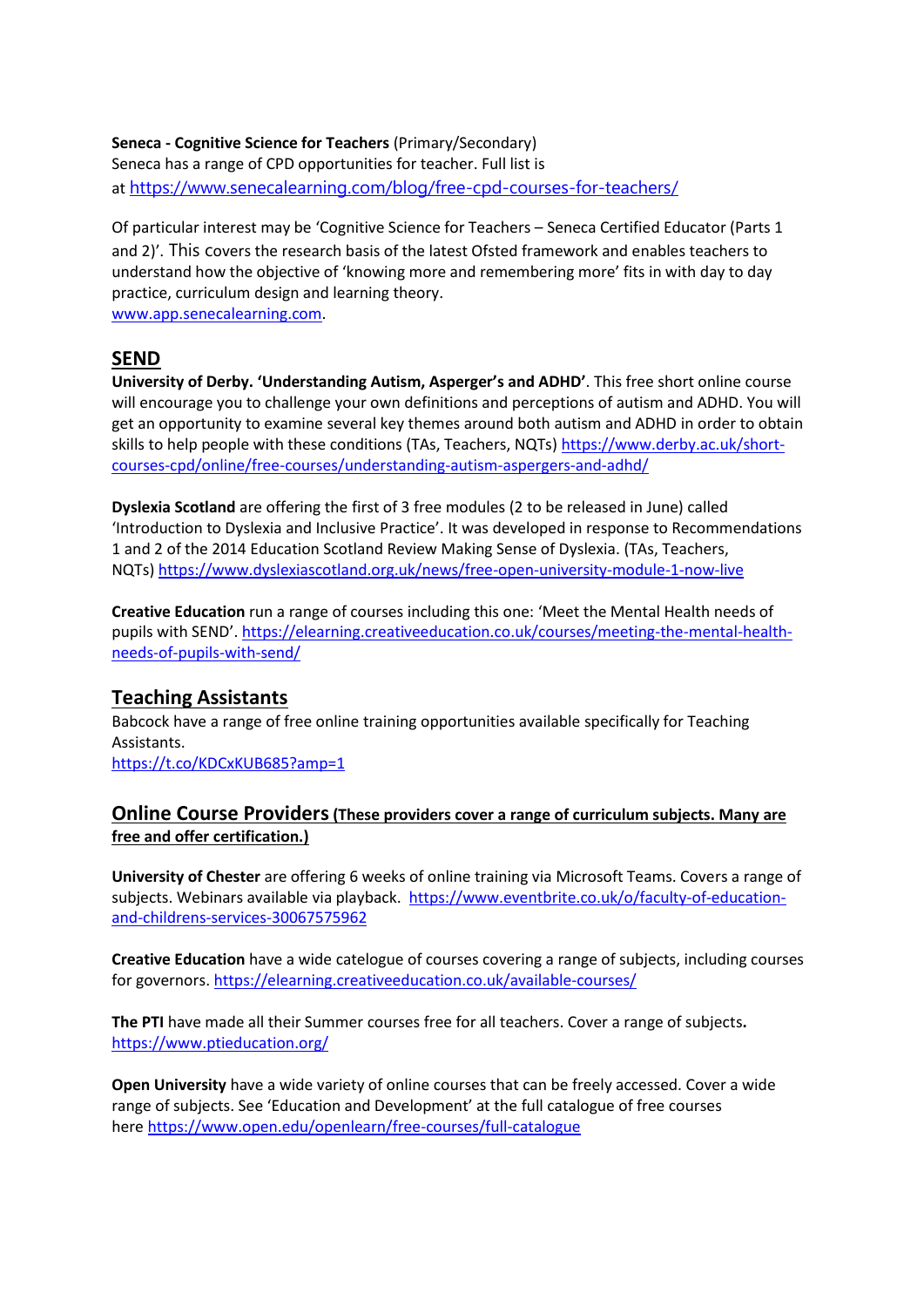**Alison** is one of the world's largest free learning platforms for education and skills training. Over 20 courses which include, Growth mindset and Working with SEN students, [https://alison.com/courses/education#google\\_vignette](https://alison.com/courses/education#google_vignette)

**European Schoolnet Academy** offer a range of courses and downloadable course <https://www.europeanschoolnetacademy.eu/>

## **English**

**Jane Considine**'s (The Write Stuff) YouTube channel has a number of videos to support the teaching of English (Primary) <https://www.youtube.com/c/thetrainingspace>

# **Mathematics**

**Open University** 'Using visualisation in mathematics' course [https://www.open.edu/openlearn/education-development/using-visualisation-maths](https://www.open.edu/openlearn/education-development/using-visualisation-maths-teaching/content-section-3)[teaching/content-section-3](https://www.open.edu/openlearn/education-development/using-visualisation-maths-teaching/content-section-3)

**NCTEM** have a range of training resources designed to help teachers plan series of lessons, collaborate with colleagues (face to face or online), and develop teaching approaches which ensure pupils really embed mathematical understanding..

Primary materials are here <https://www.ncetm.org.uk/resources/50639>

Secondary materials are here <https://www.ncetm.org.uk/resources/53449>

# **Geography and Environmental Education**

**Leicester City Council** are hosting 1 hour webinars on Wednesdays at 10am on a range of subjects relating to environmental education. More details

at [https://schools.leicester.gov.uk/media/6207/ecoteach-webinars-leicester.pdf](https://t.co/8dGqvu3r8p?amp=1)

# **RE**

**AULRE** and **Culham St Gabriel's Trust** are hosting the following event: A Religion and Worldviews Research Seminar: Teachers' engagement in and with research (Primary/Secondary) Date and Time: Thursday 14<sup>th</sup> May 2-4pm

**Registration:** The event is free. Please register through Eventbrite [here](https://www.eventbrite.co.uk/e/aulre-and-culham-st-gabriels-virtual-research-event-registration-102772433114). Once you have registered you will be sent the joining details for the virtual seminar a few days before the event. Presentations will also be sent to participants before/after the event.

Registration closes on 11<sup>th</sup> May.

<http://aulre.org/2020/04/15/aulre-and-culham-st-gabriels-virtual-research-event/>

## **STEM**

The **Royal Society of Chemistry** have made all their teachers' CPD courses free for the remainder of the Academic Year. <https://edu.rsc.org/teacher-pd>

Online courses from **STEM Learning** allow you to learn wherever and whenever alongside your teaching. You'll be supported by experienced educators to use our online courses to meet your development needs and help you maximise your students' learning. You'll access real classroom footage, discuss lessons with colleagues from around the world, and learn from leading experts in their respective fields. (primary/secondary)